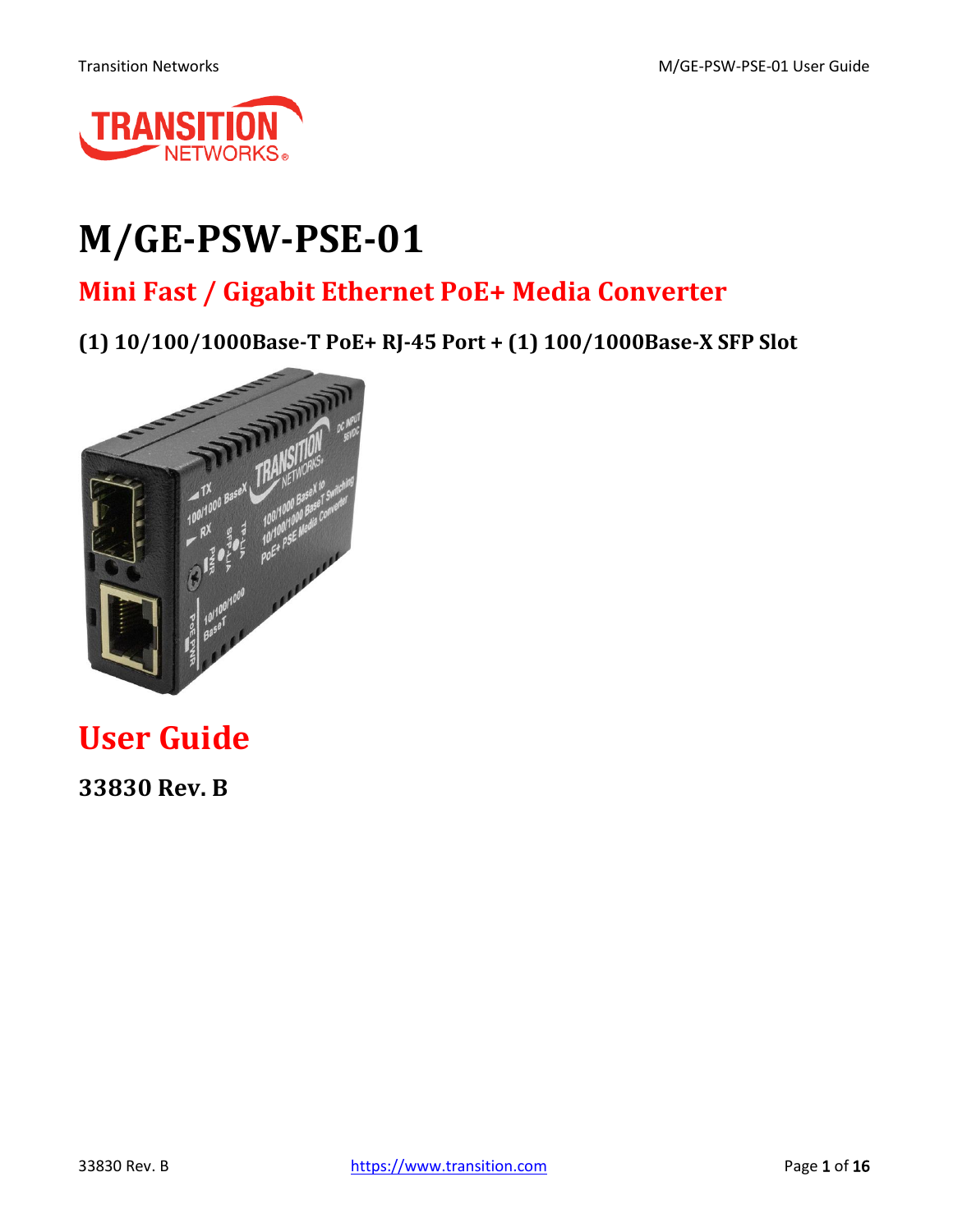## <span id="page-1-0"></span>**Cautions and Warnings**

Cautions indicate that there is the possibility of poor equipment performance or potential damage to the equipment. Warnings indicate that there is the possibility of injury to person.

Cautions and Warnings appear here and may appear throughout this manual where appropriate. Failure to read and understand the information identified by this symbol could result in poor equipment performance, damage to the equipment, or injury to persons.

Cautions : While installing or servicing the power module, wear a grounding device and observe all electrostatic discharge precautions. Failure to observe this caution could result in damage to, or failure of the power module.

Warning: Do not connect the power module to an external power source before installing it into the chassis. Failure to observe this warning could result in an electrical shock, even death.

WARNING: Equipment grounding is vital to ensure safe operation. The installer must ensure that the power module is properly grounded during and after installation. Failure to observe this warning could result in an electric shock, even death.

WARNING: A readily accessible, suitable National Electrical Code (NEC) or local electrical code approved disconnect device and branchcircuit protector must be part of the building's installed wiring to accommodate permanently connected equipment. Failure to observe this warning could result in an electric shock, even death.

WARNING: Turn any external power source OFF and ensure that the power module is disconnected from the external power source before performing any maintenance. Failure to observe this warning could result in an electrical shock, even death.

WARNING: Ensure that the disconnect device for the external power source is OPEN (turned OFF) before disconnecting or connecting the power leads to the power module. Failure to observe this warning could result in an electric shock, even death. See Electrical Safety Warnings for Electrical Safety Warnings translated into multiple languages.

#### <span id="page-1-1"></span>M/GE-PSW-PSE-01 Mini Fast / Gigabit Ethernet PoE+ Media Converter User Guide, 33830 Rev. B

## **Record of Revisions**

| Rev. | Date    | <b>Description</b>                                                                      |
|------|---------|-----------------------------------------------------------------------------------------|
| A    | 5/6/21  | Initial release at FW 24228A RC1, PCB 11639 Rev 1A, 11638 Rev1A and power supply 25173. |
| B    | 5/19/21 | Update power supply connector information and remove powered chassis references.        |

Trademarks : All trademarks and registered trademarks are the property of their respective owners.

Copyright Notice/Restrictions : Copyright © 2021 Transition Networks. All rights reserved. No part of this work may be reproduced or used in any form or by any means (graphic, electronic or mechanical) without written permission from Transition Networks. Printed in the U.S.A.

#### Contact Information

Transition Networks 10900 Red Circle Drive Minnetonka, MN 55343 USA tel: +1.952.941.7600 | toll free: 1.800.526.9267 | fax: 952.941.2322 [sales@transition.com](mailto:sales@transition.com) | [techsupport@transition.com](mailto:techsupport@transition.com) | [customerservice@transition.com](mailto:customerservice@transition.com)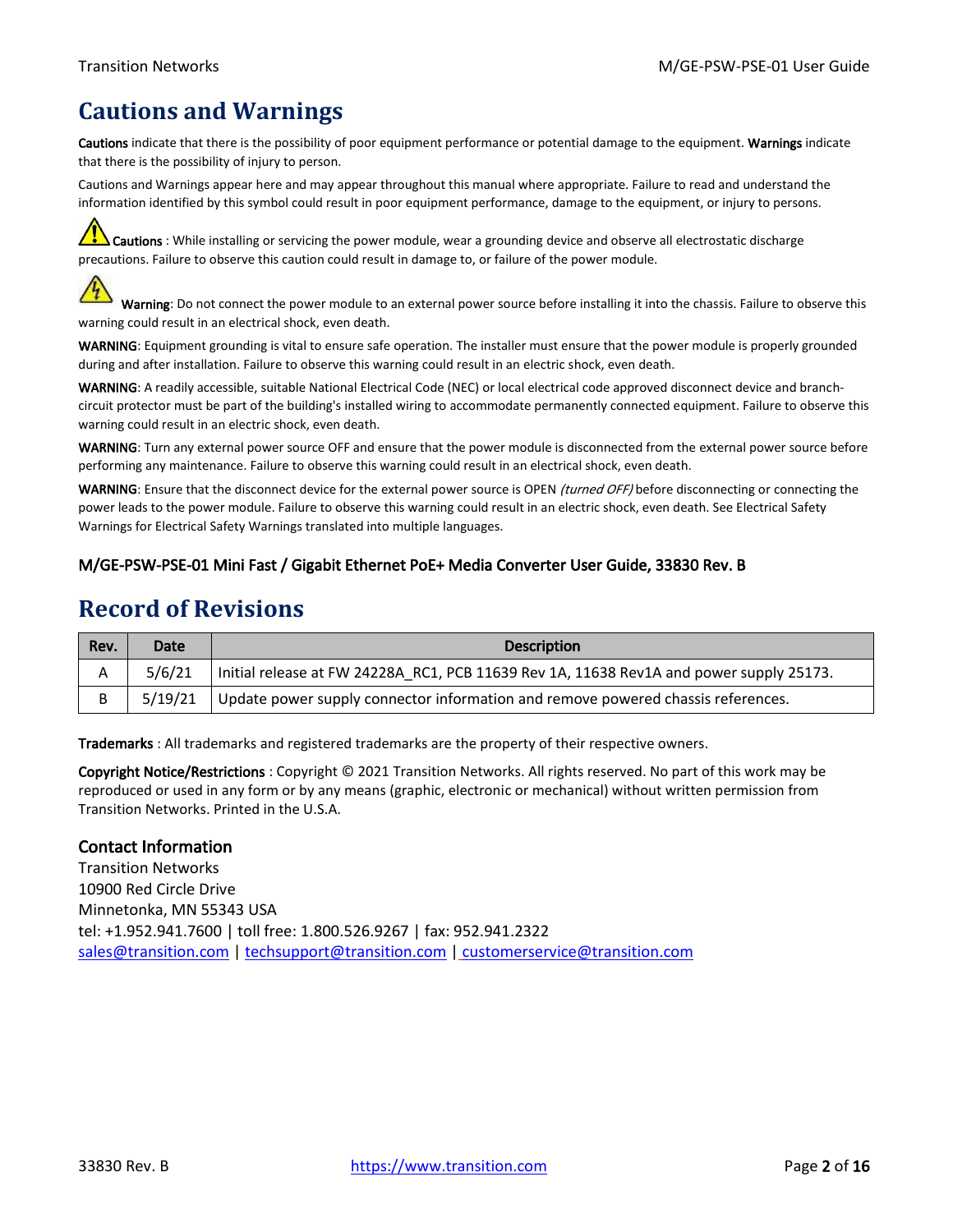# **Contents**

## <span id="page-2-0"></span>**Introduction**

The Transition Networks M/GE-PSW-PSE-01 Gigabit Ethernet Stand-alone Mini Media Converter provides cost effective media conversion between 10/100/1000Base-T ports and 100/1000Base-SX/LX ports. With its fixed configuration, deployments are just plug-and-play, and its small size makes it ideal for locations where space is limited. Operating at Layer 2, the data link layer, this converter not only converts copper to fiber, but it also provides rate conversion allowing legacy 10/100 copper devices to connect to 1000Base-SX/LX fiber.

In addition to providing copper to fiber conversion, this converter is also classified as Power Sourcing Equipment (PSE), meaning it combines data received over the fiber optic link with 56VDC input power to provide power and data to a Powered Device (PD) over the twisted Pair cable, while complying with the IEEE 802.3af and IEEE 802.3at PoE+ standards. This allows the user to take advantage of the benefits of fiber cabling, along with the benefits of Power-over-Ethernet (PoE) technology.

Supporting PoE allows this converter to send data and power to devices like VoIP Phones, Security Cameras, and Wireless Access Points, especially if they must be located in remote areas of your network that can only be reached with fiber optic cabling.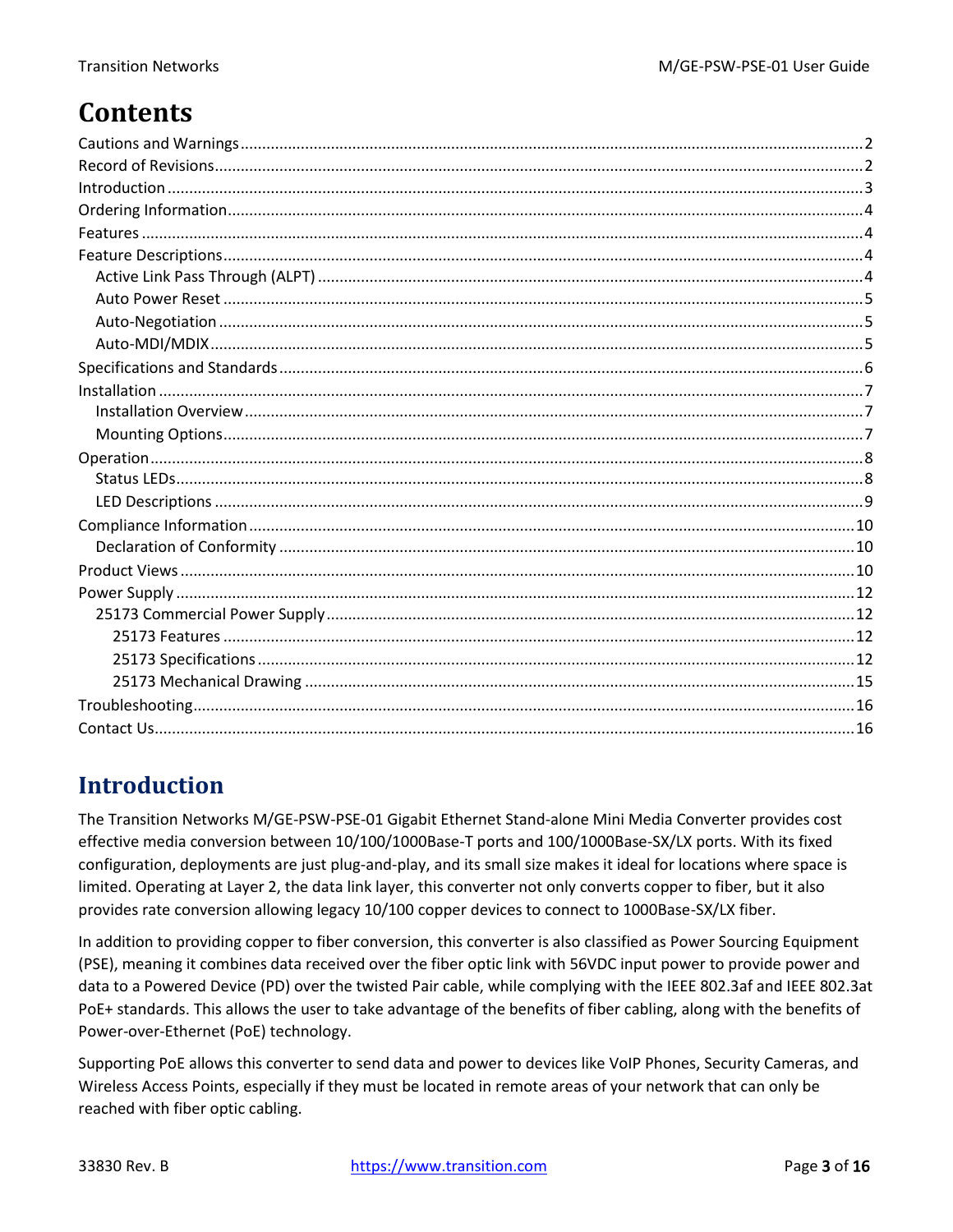## <span id="page-3-0"></span>**Ordering Information**

| <b>SKU</b>                                                                             | <b>Description</b>                                                                                                                                                                                                |  |  |  |  |
|----------------------------------------------------------------------------------------|-------------------------------------------------------------------------------------------------------------------------------------------------------------------------------------------------------------------|--|--|--|--|
| M/GE-PSW-PSE-01                                                                        | (1) 10/100/1000Base-T PoE+ RJ-45 port [100 m/ 328 ft.] to (1) 100/1000Base-X SFP slot<br>(empty). Includes Power Supply 25173. Note: Cannot be used with M-MCR-01 or E-MCR-<br>05 Racks due to power limitations. |  |  |  |  |
|                                                                                        | <b>Optional Accessories (sold separately)</b>                                                                                                                                                                     |  |  |  |  |
| SFP/SFP+ Modules<br>See our <b>SFP Products</b> page (sold separately)                 |                                                                                                                                                                                                                   |  |  |  |  |
| <b>WMBM</b><br>Wall Mount Bracket for MiniConverters (sold separately)                 |                                                                                                                                                                                                                   |  |  |  |  |
| <b>DRBM</b><br>DIN Rail Mount Bracket for MiniConverters (sold separately)             |                                                                                                                                                                                                                   |  |  |  |  |
| RMRM<br>Rack Mount Bracket for MiniConverters, use with RMS19-SA4-02 (sold separately) |                                                                                                                                                                                                                   |  |  |  |  |

<span id="page-3-5"></span>Power Supply included: to order the corresponding country specific power supply, add the extension below to the end of the SKU. For example: M/GE-PSW-PSE-01-NA = North America, -LA = Latin America, -EU = Europe, -UK = United Kingdom, -SA = South Africa, -JP = Japan, -OZ = Australia, and -BR = Brazil.

## <span id="page-3-1"></span>**Features**

- Wall mount, DIN Rail, or table top installation
- External AC/DC power supply included with country specific power cord
- 2-port 10/100/1000 copper to fiber media conversion with IEEE 802.3at PoE+ on the copper port
- Supports full 30 Watts of power to the twisted pair port
- SFP slots can support any 100Base-FX or 1000Base-X fiber SFP module
- Supports Auto-Negotiation and Auto-MDI/MDIX
- Supports Active Link Pass Through (ALPT)
- Supports Auto Power Reset
- Jumbo frame support
- 8K MAC address table
- LEDs indicators for power status, Link/Activity per port, PoE status/classification, APR state
- Plug-and-Play fixed configuration, no DIP switches
- Over-current protection, Under-current protection, and Fault protection input

## <span id="page-3-2"></span>**Feature Descriptions**

## <span id="page-3-3"></span>**Active Link Pass Through (ALPT)**

<span id="page-3-4"></span>The ALPT (Active Link Pass Through) function is a feature that disables Link Pass Through after the device has first powered up. ALPT allows the user to see the link status with only one media connected (either the Fiber or the Copper link). Once both media ports have established link or are active at the same time, the converter will automatically enable its Link Pass Though feature. The LPT feature now enabled will monitor the link status of each port. If either port's link status changes to down, the converter will disable the other port to indicate to the end device that the link partner is no longer communicating. The ALPT feature is permanently enabled. A power cycle to the device will disable the LPT feature again until both links are established.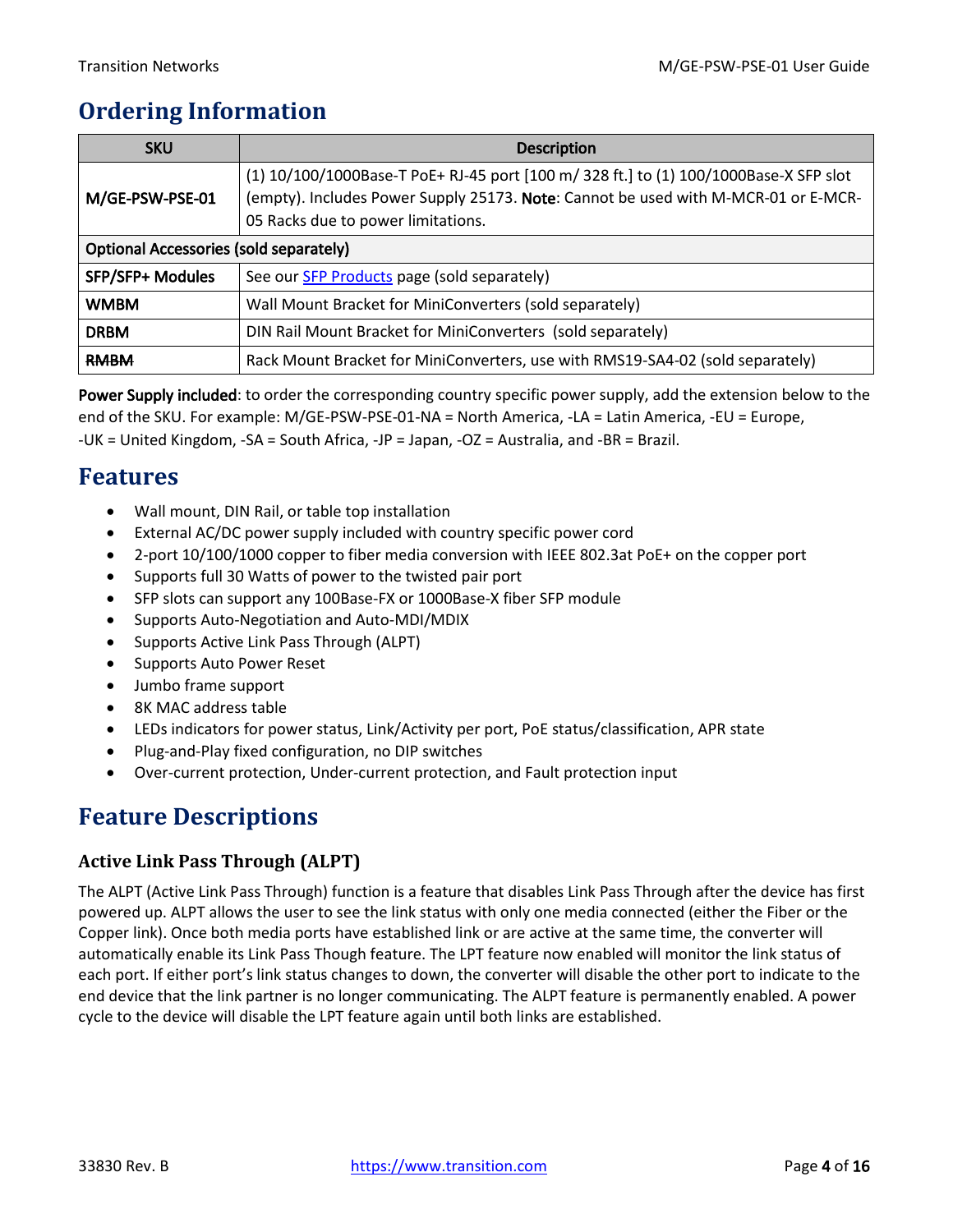## **Auto Power Reset**

The Automatic Power Reset (APR) feature is enabled after the device has been powered for one minute and the ALPT feature is enabled. When both of these conditions are met, whenever the fiber link goes down due to the fiber partner link status or the ALPT forwarded copper link partner status. The converter will detect that the fiber link is down, disable the POE power for 5 seconds, and then allow the PSE to re-start power negotiation with a PD (powered device).

After an APR event the converter will lock out the power reset feature for five minutes to allow time for the PD device to fully boot and re-establish link. When the five minute timeout is complete and the Fiber link has been re-established, the APR functions will begin monitoring for the next fiber link down event.



Circled in red above is the location of LED 4 that can be seen inside the metal. LED 4 will turn solid green when the APR function is enabled and is monitoring the fiber link.

### <span id="page-4-0"></span>**Auto-Negotiation**

The Auto-Negotiation feature is permanently enabled.

## <span id="page-4-1"></span>**Auto-MDI/MDIX**

<span id="page-4-2"></span>The Auto-MDI/MDIX feature is permanently enabled.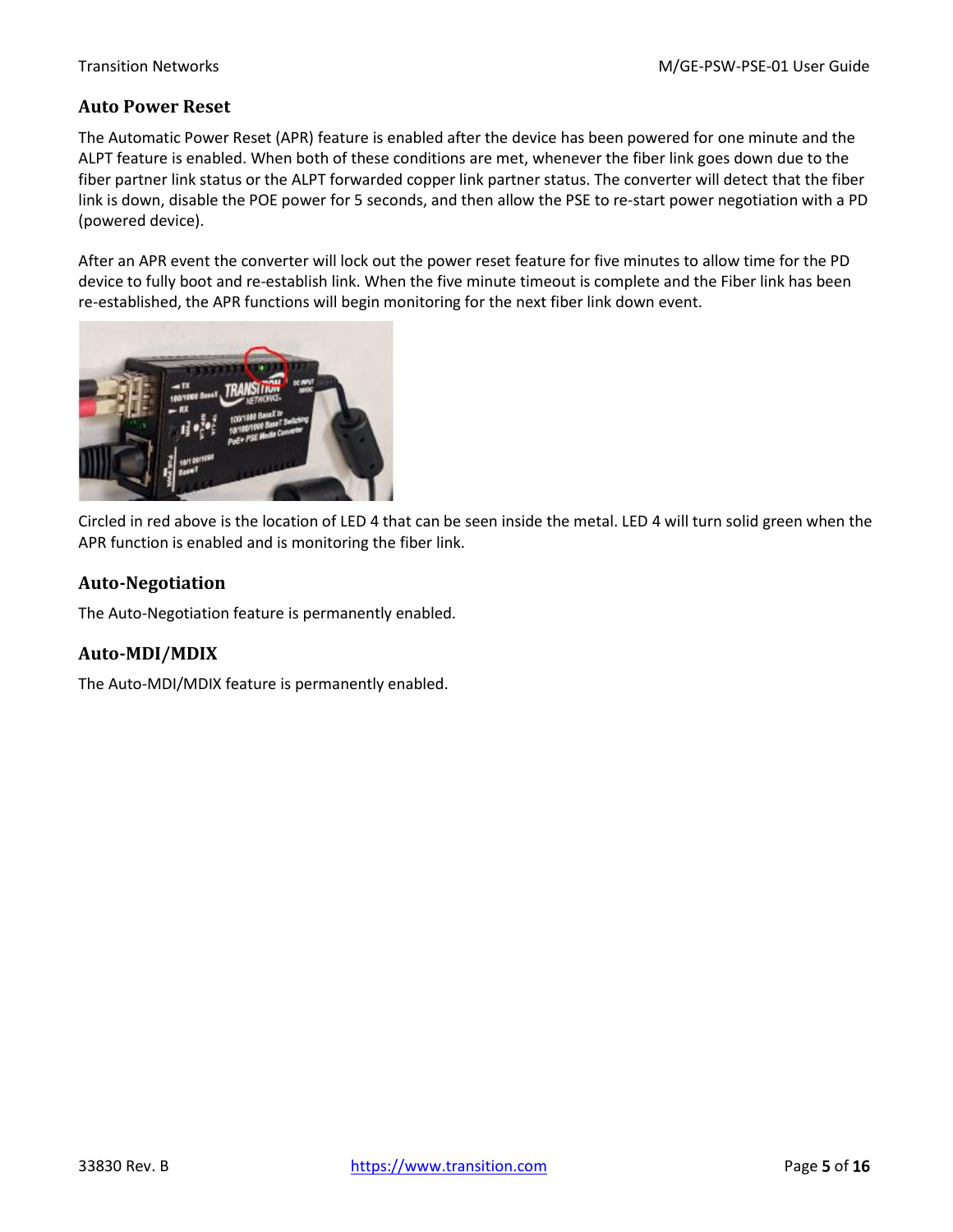## **Specifications and Standards**

| <b>Spec</b>              | <b>Description</b>                                                                                                                                                      |  |  |  |  |
|--------------------------|-------------------------------------------------------------------------------------------------------------------------------------------------------------------------|--|--|--|--|
| Standards                | IEEE 802.3-2012, IEEE 802.3af/at PSE-PoE, IEEE 802.3ab, IEEE 802.3z, IEEE<br>802.3x, IEEE 802.3az                                                                       |  |  |  |  |
| <b>Switch Features</b>   | Max Packet Size 10,000 bytes<br>Max MAC Addresses 8k<br>1Mbit shared buffer memory                                                                                      |  |  |  |  |
| <b>Dimensions</b>        | Width: 1.8" [46 mm] x Height: 0.85" [22 mm] x Depth: 3.3" [85 mm]                                                                                                       |  |  |  |  |
| <b>Power Consumption</b> | 34W with full IEEE 802.3at 30 Watt load                                                                                                                                 |  |  |  |  |
| Power Supply Connector   | Standard 2.5 mm barrel                                                                                                                                                  |  |  |  |  |
| Power-over-Ethernet      | Max PoE Budget: 30 Watts                                                                                                                                                |  |  |  |  |
| Environment              | Operating Temp: 0°C to +40°C (with included power supply)<br>Storage Temp: -40°C to +85°C<br>Operating Humidity: 5% to 95% (non-condensing)<br>Altitude: 0 - 10,000 ft. |  |  |  |  |
| Weight                   | 2 lbs. (0.9 kg) (complete package)<br>4.17 oz. (118 g) (converter alone)                                                                                                |  |  |  |  |
| <b>MTBF</b>              | M/GE-PSW-PSE-01 only: 2,941,024 hours (Telcordia SR-332)<br>Included Power Supply only (25173): 159,357 hours (MIL-DHBK-217F)                                           |  |  |  |  |
| Certifications           | EN55032-2012 Class A, IEC 61850-3:2002,<br>EN55024-2010, CE Mark, Power Supply is UL listed                                                                             |  |  |  |  |
| Warranty                 | Lifetime                                                                                                                                                                |  |  |  |  |
| Data speed               | TP: 10/100/1000Mbps<br>SFP: 100FX/1000X. SGMII not supported on this product                                                                                            |  |  |  |  |
| DIP Switches and Jumpers | None; all features are permanently enabled                                                                                                                              |  |  |  |  |
| Certifications           | EN55032-2012 Class A, IEC 61850-3:2002,<br>EN55024-2010, CE Mark, Power Supply is UL listed                                                                             |  |  |  |  |

The M/GE-PSW-PSE-01 is an 802.3at device; it will only provide power on one pair. Highlighted in yellow below is the M/GE-PSW-PSE-01 pinout.

## PSE Pinout Alternatives:

| Conductor | <b>Alternative A (MDI-X)</b> | <b>Alternative A (MDI)</b>      | <b>Alternative B (All)</b> |
|-----------|------------------------------|---------------------------------|----------------------------|
|           | Negative <sub>VPSE</sub>     | <b>Positive VPSE</b>            |                            |
|           | Negative <sub>VPSE</sub>     | <b>Positive</b> VPSE            |                            |
| 3         | Positive <sub>VPSE</sub>     | <b>Negative</b> <sub>VPSE</sub> |                            |
| 4         |                              |                                 | Positive <sub>VPSE</sub>   |
|           |                              |                                 | Positive <sub>VPSE</sub>   |
| 6         | Positive <sub>VPSE</sub>     | <b>Negative</b> <sub>VPSE</sub> |                            |
|           |                              |                                 | Negative <sub>VPSE</sub>   |
| 8         |                              |                                 | Negative <sub>VPSE</sub>   |

Note: All PD devices must accept power on either pair (Alternative A or Alternative B).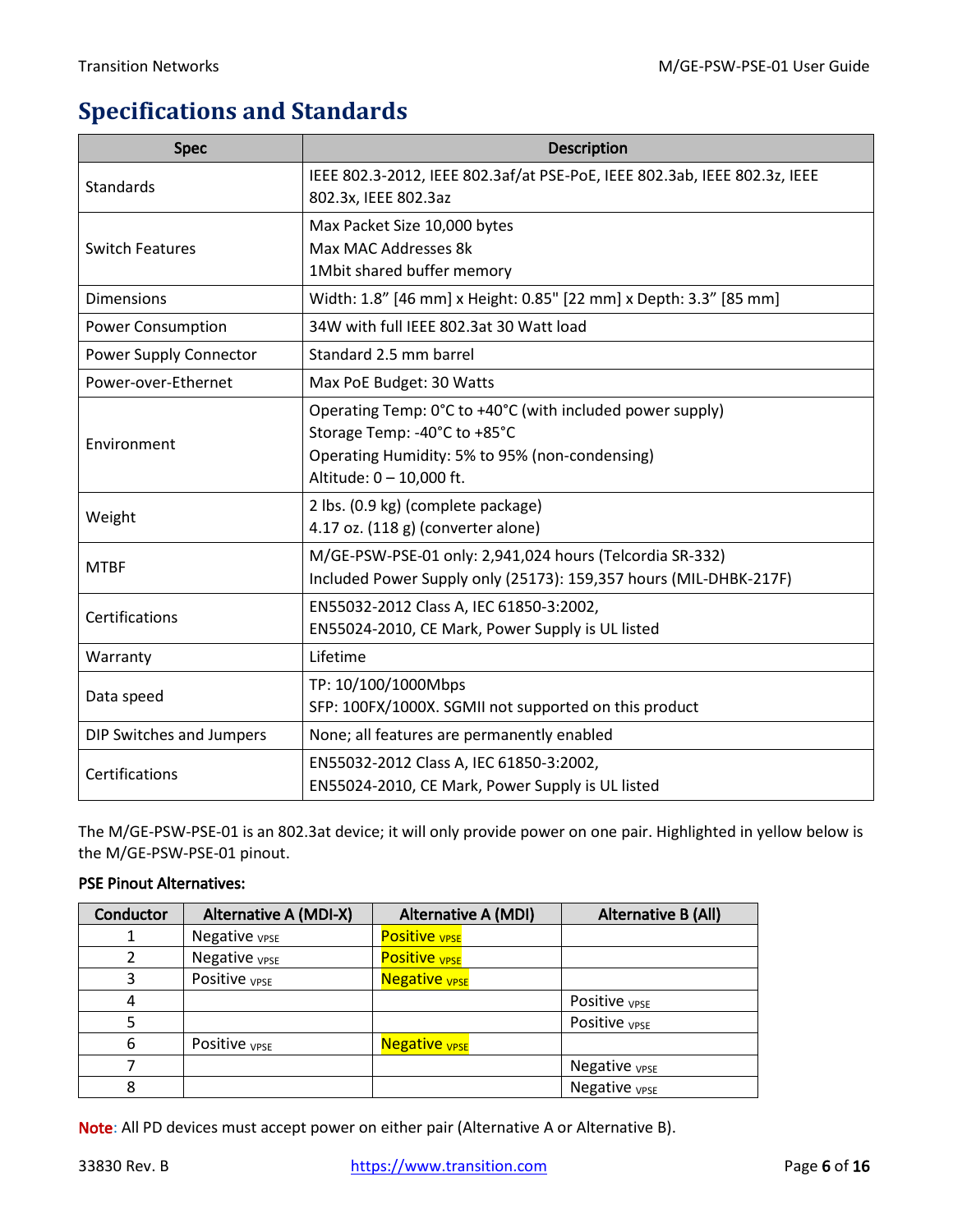## <span id="page-6-0"></span>**Installation**

Warning: Do not attempt to open the enclosure or service the power supply. Opening the enclosure may cause serious injury or death. There are no user replaceable or serviceable part in thus device.

#### <span id="page-6-1"></span>**Installation Overview**

- Mount the Media Converter in its final location; see 'Mounting Options' below.
- D Perform Grounding procedure.
- Insert SFP.
- $\Box$  Install and connect the fiber cable.
- $\Box$  Install and connect the copper cable.
- $\Box$  Power up the media converter.
- □ Check LED status.

## <span id="page-6-2"></span>**Mounting Options**

WMBM: 3.3" Wall Mount Bracket for Mini Media Converters:



DRBM: 3.3" DIN Rail Mount Bracket for "Mini" Media Converters:



RMBM: Rack mount bracket for mini media converters, used with RMS19-SA4-02:

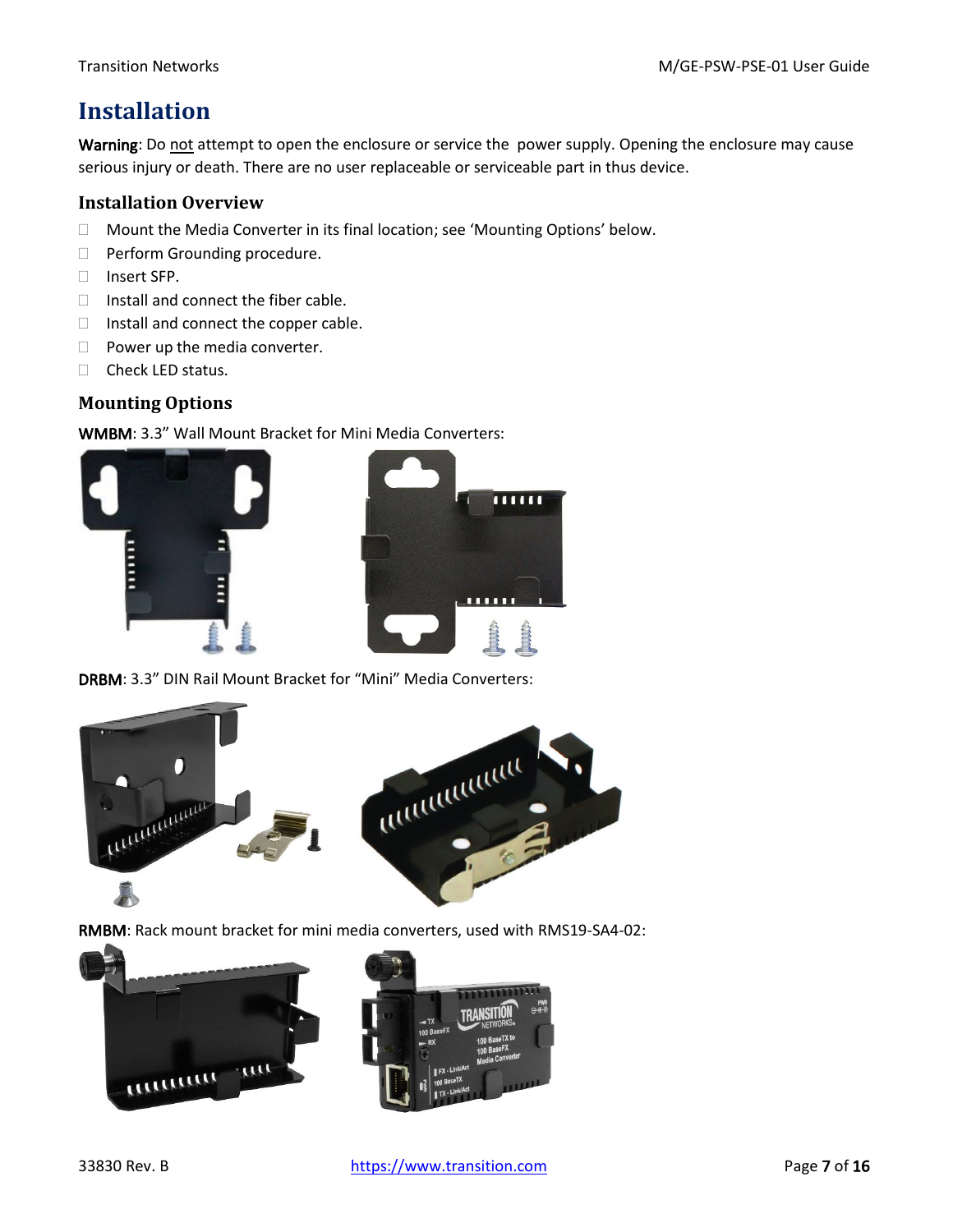## <span id="page-7-0"></span>**Operation**

## <span id="page-7-1"></span>**Status LEDs**





When the module has been installed and configured, verify the converter is operational by viewing the LEDs.

- $\Box$  The Power LED indicates the module is receiving power.
- $\Box$  The Fiber status LED indicates the fiber optic connection has been established.
- $\Box$  The RJ-45 TP status LEDs indicate the speed of the RJ-45 port connection.
- $\Box$  The PoE status LED indicates the module has established a successful detection of a PD and is supplying Power over Ethernet.



 $\Box$  LED 4 can be seen inside the metal. LED 4 will turn solid green when the APR function is enabled and is monitoring the fiber link. LED 4 is circled in red below. See the Auto Power Reset description above.

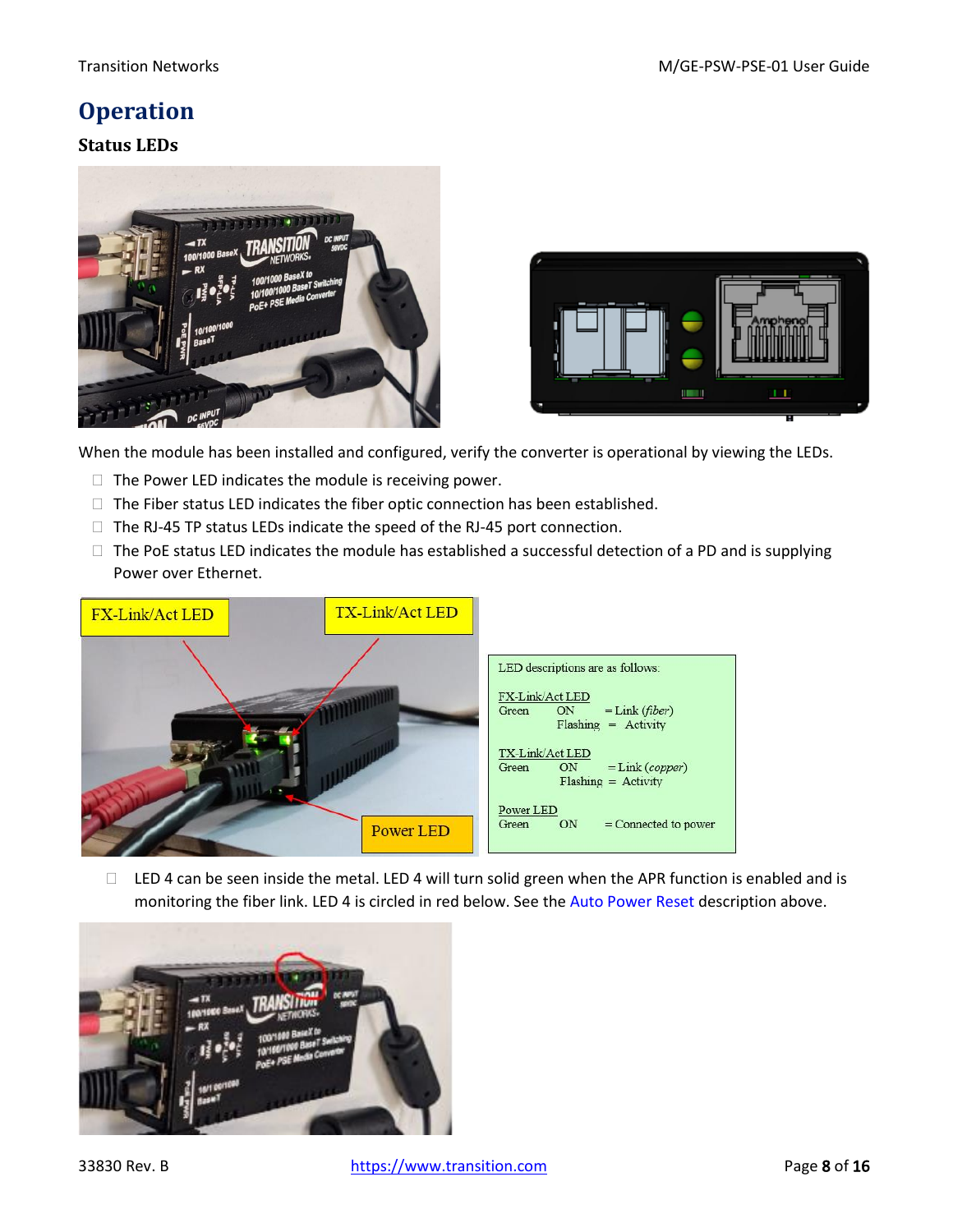## <span id="page-8-0"></span>**LED Descriptions**

| <b>LED</b>                                | <b>Description</b>                                                                                                                                                                                                                                                                                                |
|-------------------------------------------|-------------------------------------------------------------------------------------------------------------------------------------------------------------------------------------------------------------------------------------------------------------------------------------------------------------------|
| Two-up Bi-Color<br><b>LEDs</b>            | Top LED - TP Status:<br>Green = Gigabit<br>Amber = $100$ or 10 speeds.<br>$Off = no link$<br>There is no indication for duplex<br><b>Bottom LED - Fiber Status:</b><br>100FX TP Link/Activity: Yellow On = Link. Yellow Blinking = Activity<br>1000X TP Link/Activity: Green On = Link. Green Blinking = Activity |
| Power LED                                 | Green ON = power applied to board                                                                                                                                                                                                                                                                                 |
| <b>PoE Status LED</b>                     | When powering an 802.3af PD: Yellow = On<br>When powering an 802.3af PD over-load or short: Yellow Blinking at 1Hz<br>Vin under-voltage or IC over-temp: Yellow Blinking at 4Hz<br>When powering an 802.3 af PD: Green = On<br>When powering an 802.3af PD over-load or short: Green Blinking at 1Hz              |
| <b>APR Status LED</b><br>inside enclosure | Solid green: APR is armed and ready to reset power to the POE Power from the<br>PSE port when the fiber link status goes to the down state.<br>Blinking green: APR is not ready; waiting for timeout or fiber link to be re-<br>established.                                                                      |

Note: The TP-L/A Act 1000 and SFP-L/A Act 1000 flash green because this converter has MAC Learning disabled, so whenever a packet is received on one port, that packet will always be repeated on the other port. This functionality causes the Activty LED for BOTH ports to ALWAYS flash in unison, even for unidirectional traffic.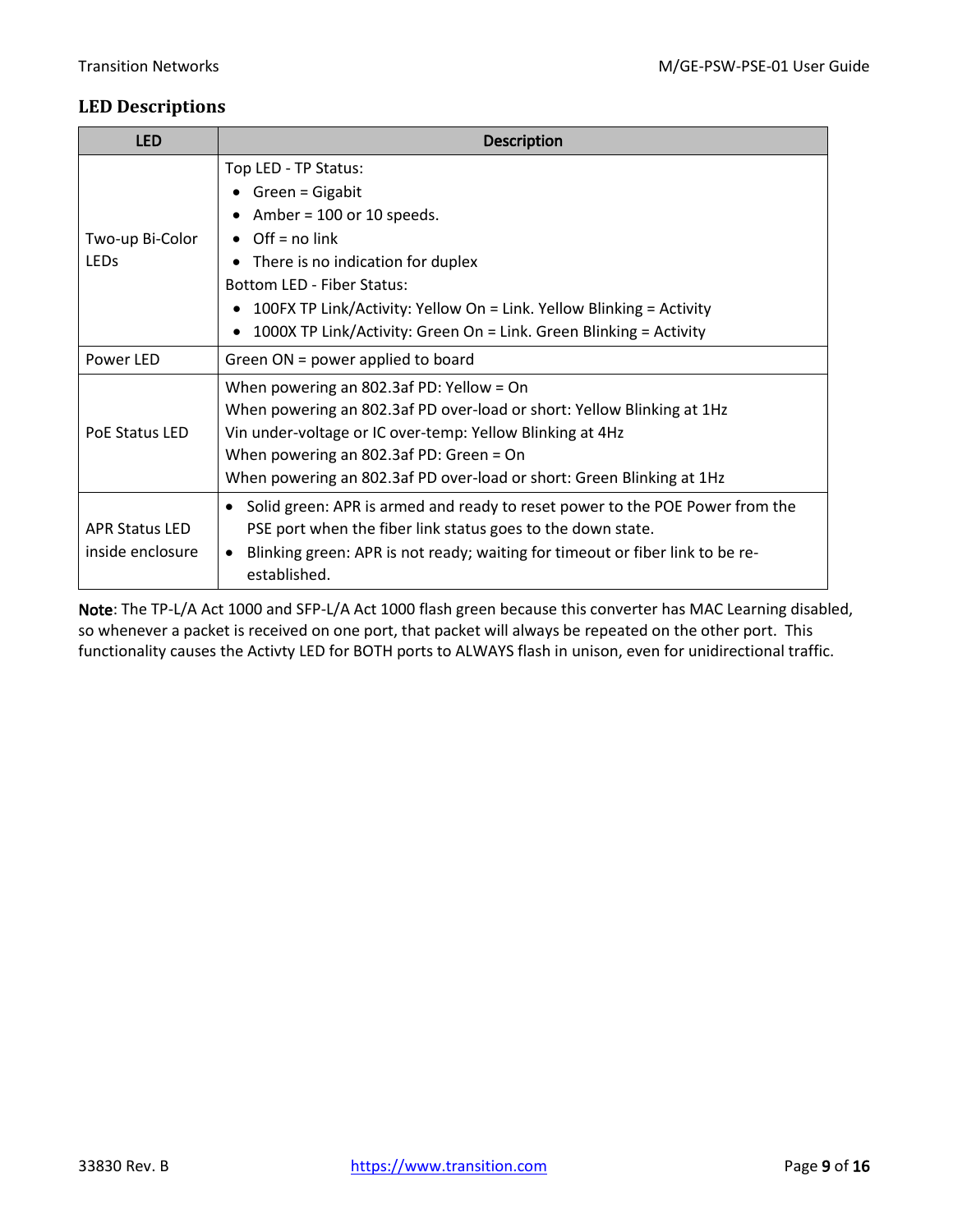## <span id="page-9-0"></span>**Compliance Information**

## <span id="page-9-1"></span>**Declaration of Conformity**

| <b>Declaration of Conformity</b>                                                                                                                                                                 |                                                                                                                            |  |  |  |  |  |  |
|--------------------------------------------------------------------------------------------------------------------------------------------------------------------------------------------------|----------------------------------------------------------------------------------------------------------------------------|--|--|--|--|--|--|
|                                                                                                                                                                                                  | Transition Networks, Inc.                                                                                                  |  |  |  |  |  |  |
| Manufacture's Name                                                                                                                                                                               |                                                                                                                            |  |  |  |  |  |  |
| 10900 Red Circle Drive, Minnetonka, Minnesota 55343 U.S.A.<br>Manufacture's Address                                                                                                              |                                                                                                                            |  |  |  |  |  |  |
| Declares that the products:                                                                                                                                                                      |                                                                                                                            |  |  |  |  |  |  |
|                                                                                                                                                                                                  | M/GE-PSW-SFP-01 PoE+ Mini PSE                                                                                              |  |  |  |  |  |  |
| <b>Conforms to the following Product Regulations:</b>                                                                                                                                            |                                                                                                                            |  |  |  |  |  |  |
| FCC Part 15 Class A, EN 55032:2012, EN 55024:2010<br>Directive 2014/30/EU, Directive 2015/863/EU<br>Low-Voltage Directive 2014/35/EU<br>IEC /EN 60950-1:2006+A2:2013<br>2011/65/EU EN 50581:2012 |                                                                                                                            |  |  |  |  |  |  |
| EN 55011: 2009 +A1: 2010 (Group 1, Class A)<br>EN 55024: 2010 / EN 61000-6-2: 2005<br>EN55022/EN61000-6-4, EN55024/EN61000-6-2, IEC/EN61000-4-2, IEC/EN61000-4-3,                                |                                                                                                                            |  |  |  |  |  |  |
|                                                                                                                                                                                                  | IEC/EN61000-4-4, IEC/EN61000-4-5, IEC/EN61000-4-6, IEC/EN61000-4-8,<br>IEC60068-2-27, IEC60068-2-32, and IEC60068-2-6      |  |  |  |  |  |  |
|                                                                                                                                                                                                  | With the technical construction on file at the above address, this product carries the                                     |  |  |  |  |  |  |
|                                                                                                                                                                                                  | <b>CE Mark</b>                                                                                                             |  |  |  |  |  |  |
|                                                                                                                                                                                                  | I, the undersigned, hereby declare that the equipment specified above conforms to the above Directive(s) and Standards(s). |  |  |  |  |  |  |
|                                                                                                                                                                                                  |                                                                                                                            |  |  |  |  |  |  |
| Minnetonka, Minnesota<br>Sept 8,2020                                                                                                                                                             | Stephen anderson                                                                                                           |  |  |  |  |  |  |
| Place<br>Date                                                                                                                                                                                    |                                                                                                                            |  |  |  |  |  |  |
|                                                                                                                                                                                                  | Vice President of Engineering<br>Stephen Anderson<br>Foll Name<br>28141B<br>Desition                                       |  |  |  |  |  |  |

## <span id="page-9-2"></span>**Product Views**





|      | <b>ETWORKS</b>                                                                     | MVDC |
|------|------------------------------------------------------------------------------------|------|
| asa? | 100/1000 BaseX to<br>10/100/1000 BaseT Switching<br><b>PoE PSE Media Converter</b> |      |





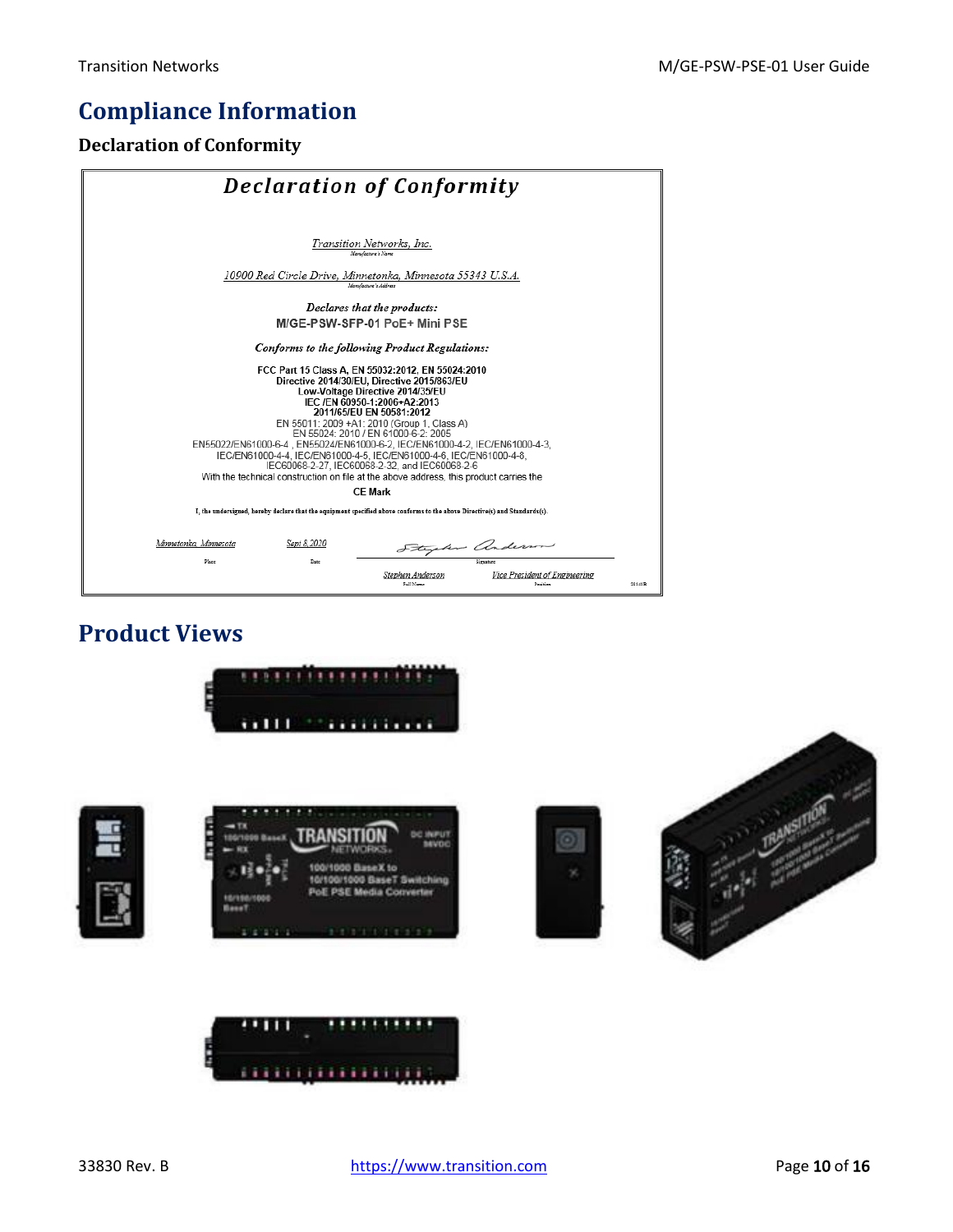

<span id="page-10-0"></span>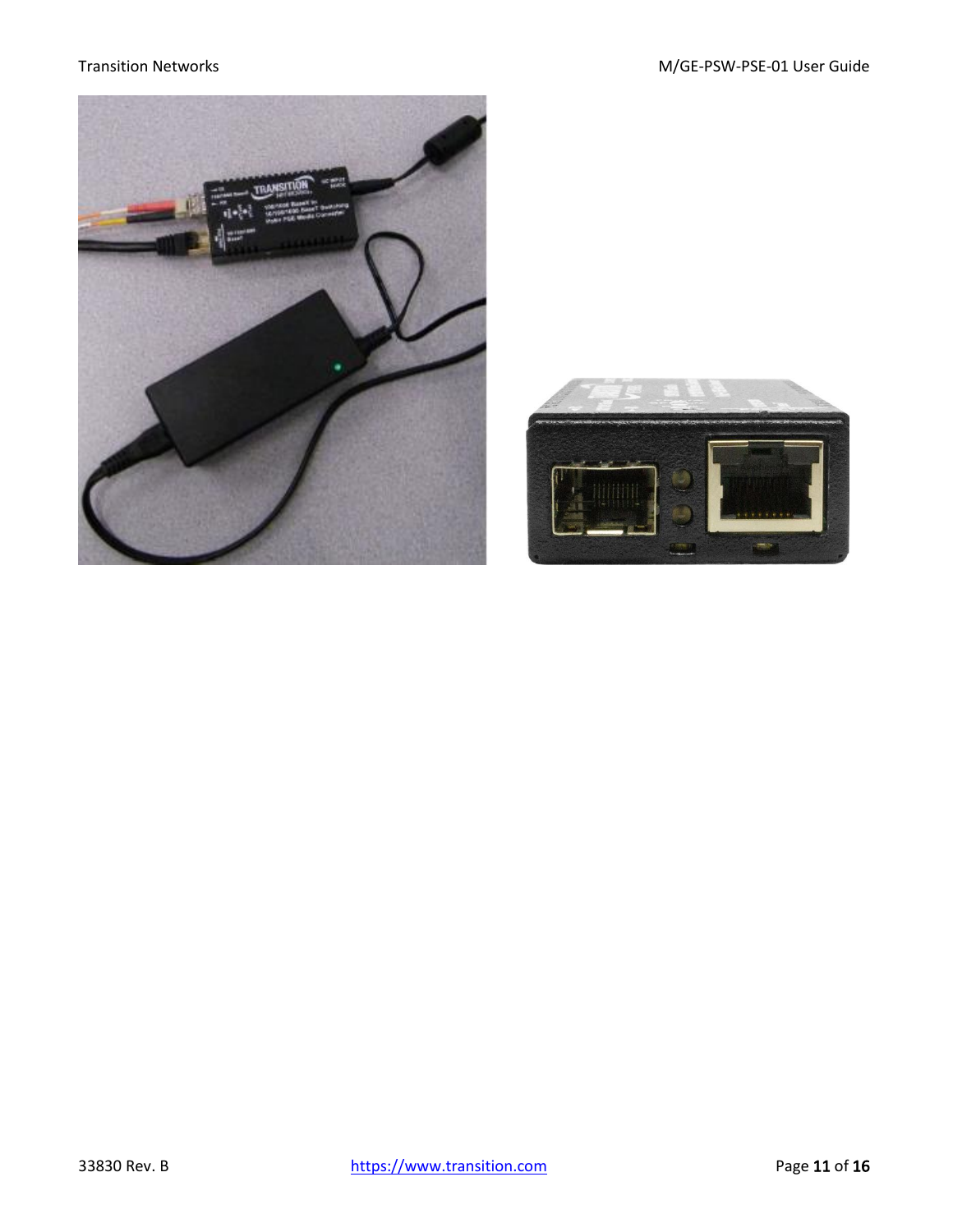## <span id="page-11-0"></span>**Power Supply**

The M/GE-PSW-PSE-01 uses Power Supply 25173.

#### <span id="page-11-1"></span>**25173 Commercial Power Supply**

The 25173 AC/DC desktop power supply offer 40 watts of output power with an IEC-320-C8 AC inlet.

The 25173 has a rated input voltage of 100-240VAC, and is designed to meet Energy Star Ver. 2.0, DoE Level VI, and ErP STEP2. It has over-voltage and over-current protection and UL, cUL, CB, CE, FCC, RCM, BSMI, IRAM, and CCC safety approvals.

#### <span id="page-11-2"></span>**25173 Features**

- Rated Input Voltage 100-240 VAC
- 40 Watts Max
- Single Output
- Designed to meet Energy Star Ver. 2.0, DoE Level VI, and ErP STEP2
- IEC 320-C8 AC inlet
- ROHS Compliant
- Over-voltage and over-current protection
- UL, cUL, CB, CE, FCC, RCM, BSMI, IRAM, and CCC Safety Approvals

#### <span id="page-11-3"></span>**25173 Specifications**

All specifications are based on 25<sup>o</sup>C, Nominal input Voltage, and Maximum Output Current unless otherwise noted. We reserve the right to change specifications based on technical advances.

Dimensions: 4.45 in. x 1.93 in. x 1.38 in. (113 mm x 49 mm x 35 mm)

#### **Input Specifications**

| Specification                                                         | Min. | Typ.                | Max.                     | Unit of<br><b>Measure</b> |
|-----------------------------------------------------------------------|------|---------------------|--------------------------|---------------------------|
| Rated Input Voltage                                                   | 100  |                     | 240                      | VAC.                      |
| Normal Line Input                                                     |      |                     | 115VAC/60Hz, 220VAC/50Hz |                           |
| Input Frequency                                                       | 47   |                     | 63                       | Hz                        |
| Input Current (full load)                                             |      |                     | 2.0                      | A                         |
| Input Fuse (Input Hot line side must be fused)<br>Rating (3.15A/250V) |      |                     |                          |                           |
| Inrush Current @ 110VAC, cold start, max load                         |      | $\epsilon$ or = 80  |                          | A                         |
| Inrush Current @ 220VAC, cold start, max load                         |      | $\epsilon$ or = 160 |                          | A                         |

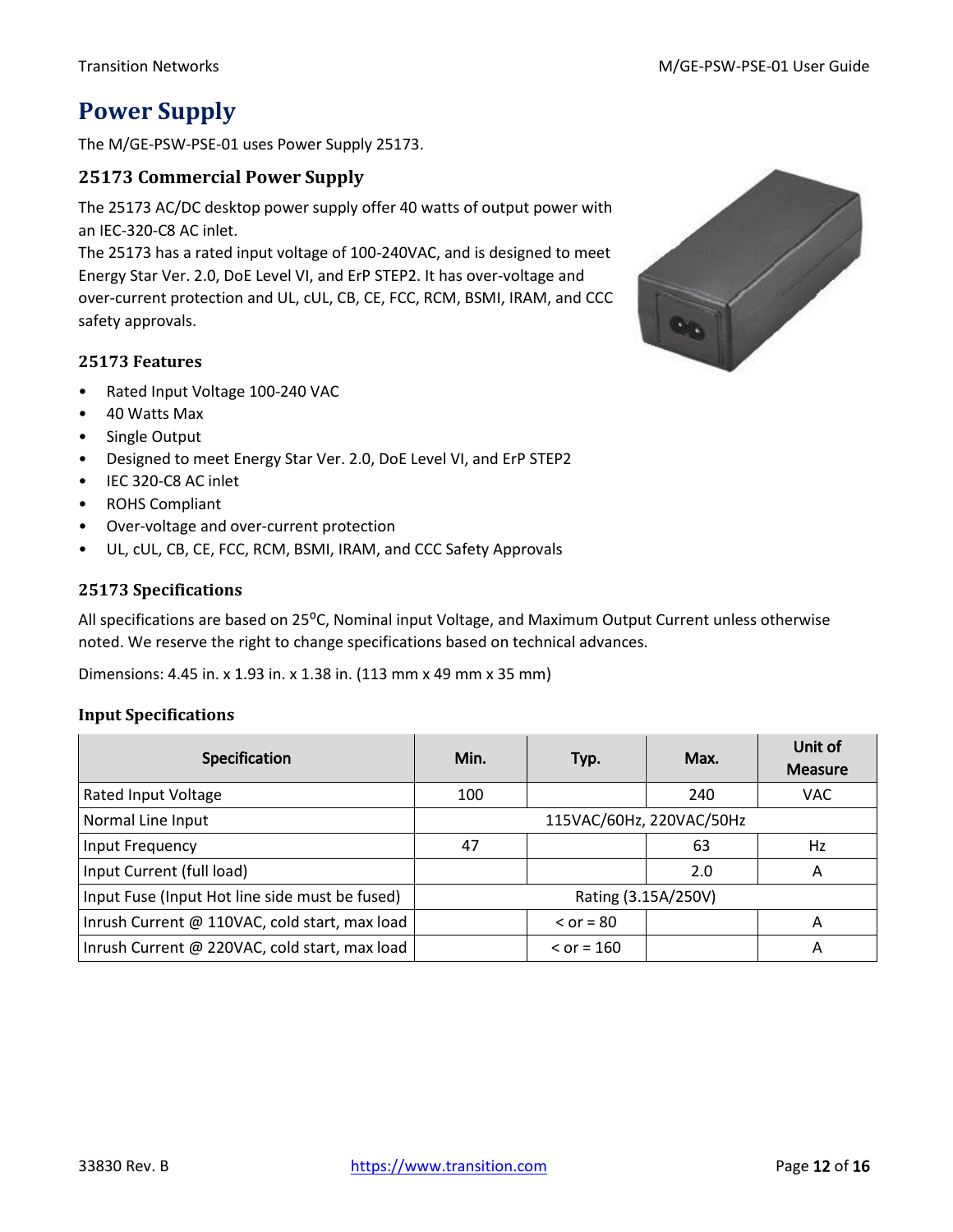## **Output Specifications**

| Specification                  | Min. | Typ.       | Max. | Unit of        |
|--------------------------------|------|------------|------|----------------|
|                                |      |            |      | <b>Measure</b> |
| Output Voltage                 |      | 56         |      | <b>VDC</b>     |
| Regulation                     | 53.2 |            | 58.8 | <b>VDC</b>     |
| Line Regulation                |      |            | ±1   | %              |
| <b>Dynamic Load Regulation</b> |      | ± 5        |      | $\%$           |
| Voltage Tolerance              |      | ± 5        |      | %              |
| <b>Output Power</b>            |      |            | 40   | W              |
| <b>Output Current</b>          | 0    |            | 0.71 | A              |
| Ripple and Noise               |      |            | 720  | mV             |
| No Load Power Consumption      |      |            | 0.1  | W              |
| Hold-Up Time                   |      | $\geq 8.3$ |      | mSec.          |
| <b>Rise Time</b>               |      | $\leq 50$  |      | mSec.          |
| Turn-On Time                   |      |            | 3    | Seconds        |

## **Protection**

| Specification                  | Min. | Typ. | Max. | Unit of<br><b>Measure</b> |
|--------------------------------|------|------|------|---------------------------|
| <b>Over Current Protection</b> | 110  |      | 200  | %                         |
| Over Voltage Protection        |      |      | 175  | %                         |

## **Environmental Specifications**

| Specification                          | Min.      | Typ. | Max. | Unit of<br><b>Measure</b> |
|----------------------------------------|-----------|------|------|---------------------------|
| <b>Operating Temperature</b>           | 0         |      | 40   | $^{\circ}$                |
| <b>Storage Temperature</b>             | $-20$     |      | 85   | $^{\circ}$ C              |
| <b>Operating Humidity</b>              | 10        |      | 90   | %                         |
| <b>Storage Humidity</b>                | 5         |      | 90   | %                         |
| Temperature Rise (Optional)            |           |      | 45   | $^{\circ}$ C              |
| Altitude (Operation and Non-operation) | Sea Level |      | 5000 | M                         |
| Stability                              |           |      | 2    | %                         |
| MTBF (MIL-HDBK-217F, 25°C)             | 100,000   |      |      | Hours                     |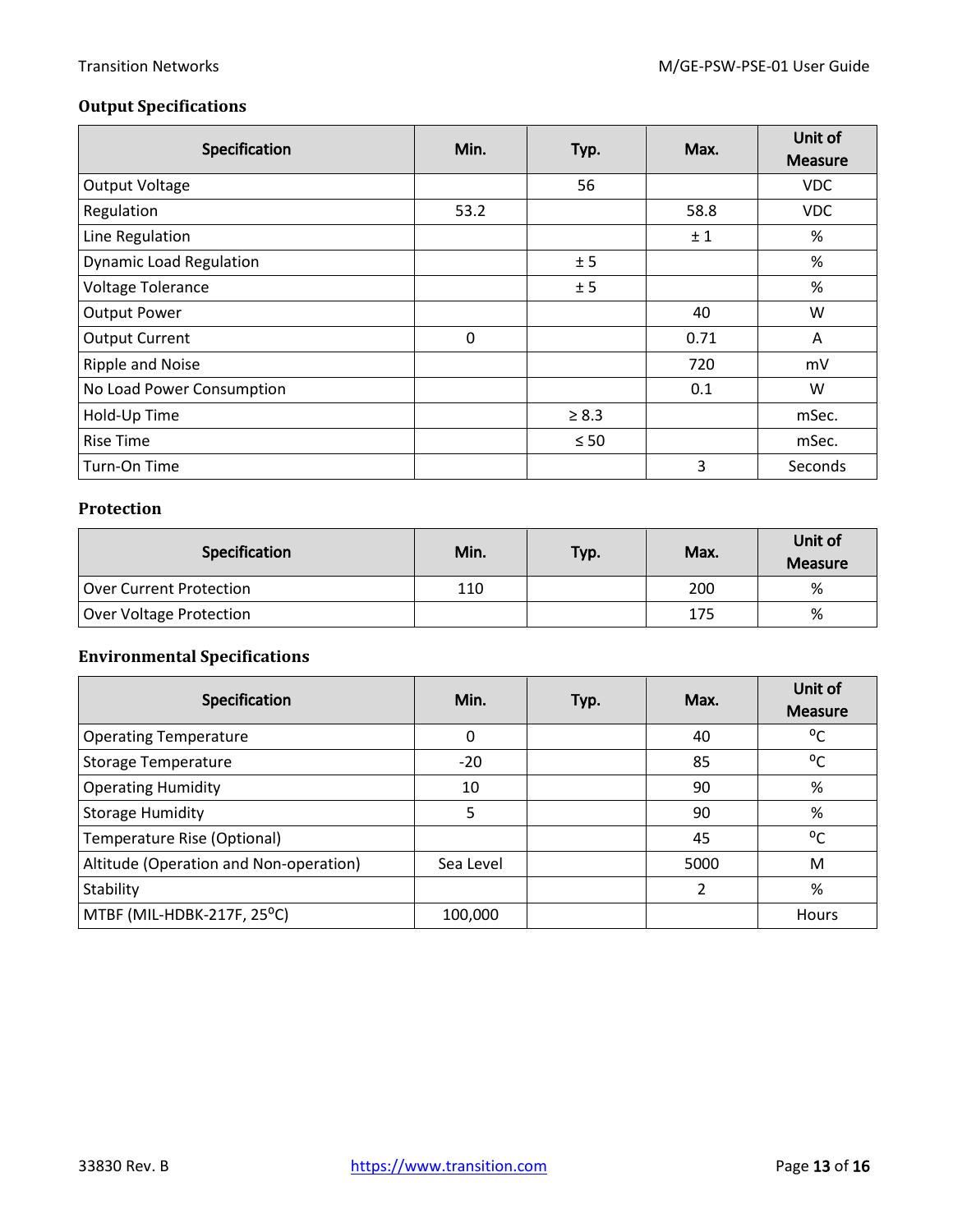#### **General Specifications**

| Specification   | Min. | Typ.         | Max. | Unit of<br><b>Measure</b> |
|-----------------|------|--------------|------|---------------------------|
| Efficiency      |      | $\geq 87.59$ |      | %                         |
| IR              |      | $\geq 50$    |      | $M\Omega$                 |
| Leakage Current |      | $\geq 500$   |      | uA                        |

Voltage Isolation: DC ground may be separated from AC neutral and AC line.

Insulation Test: Between primary and secondary circuit: 500VDC, 2 Sec.

Configuration: Line, Neutral: 2-Wire, AC Input.

Hi-Pot Test: Between primary and secondary circuit: 3000VAC/4242VDC, 3mA 2 Sec.

Drop Out: Output voltage should remain in specified range, through the absence of line input during 1/2 cycle, at full load and normal AC line input.

#### **Physical Specifications**

Weight: 10.58 Oz (300 Gr.)

Dimensions: 4.45 in x 1.93 In. x 1.38 In. (113mm x 49mm x 35mm)

Enclosure Material: 94V-0 Minimum

Output Cable: UL2468#20

#### **Safety Characteristics**

| Safety Approvals | UL, CUL, CB, CE, FCC, RCM, BSMI, IRAM, CCC |                                     |  |
|------------------|--------------------------------------------|-------------------------------------|--|
| EMI              | CISPR 32, EN 55032                         | Class B                             |  |
|                  | FCCP Part 15                               | Class B                             |  |
| <b>ESD</b>       | IEC 61-000-4-2                             | Contact: ±4kV                       |  |
|                  |                                            | Air: ±8kV                           |  |
| <b>RS</b>        | IEC 61-000-4-3                             | Frequency: 80~1000MHz               |  |
|                  |                                            | Field Strength: 3V/M, 80% AM (1KHz) |  |
| <b>EFT</b>       | IEC 61-000-4-4                             | 1.0KV on Input Power Ports          |  |
| Surge            | IEC 61-000-4-5                             | Line to Line: ±1kV (peak)           |  |
| Efficiency       |                                            | Energy Star Ver. 2.0, DoE Level VI, |  |
|                  |                                            | ErP STEP2                           |  |

#### **Notes**

<span id="page-13-0"></span>1. Specifications subject to change without notice.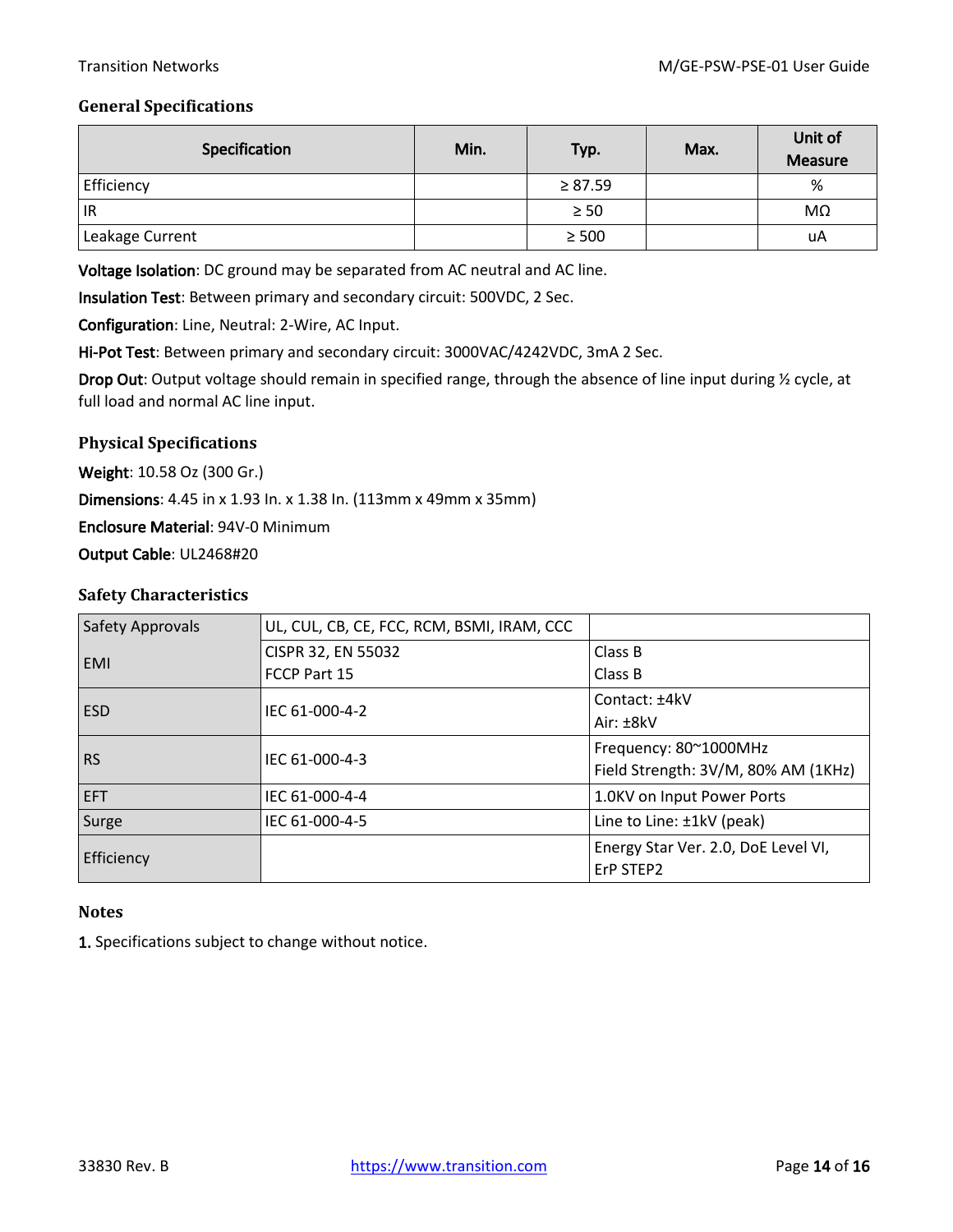#### **25173 Mechanical Drawing**

<span id="page-14-0"></span>